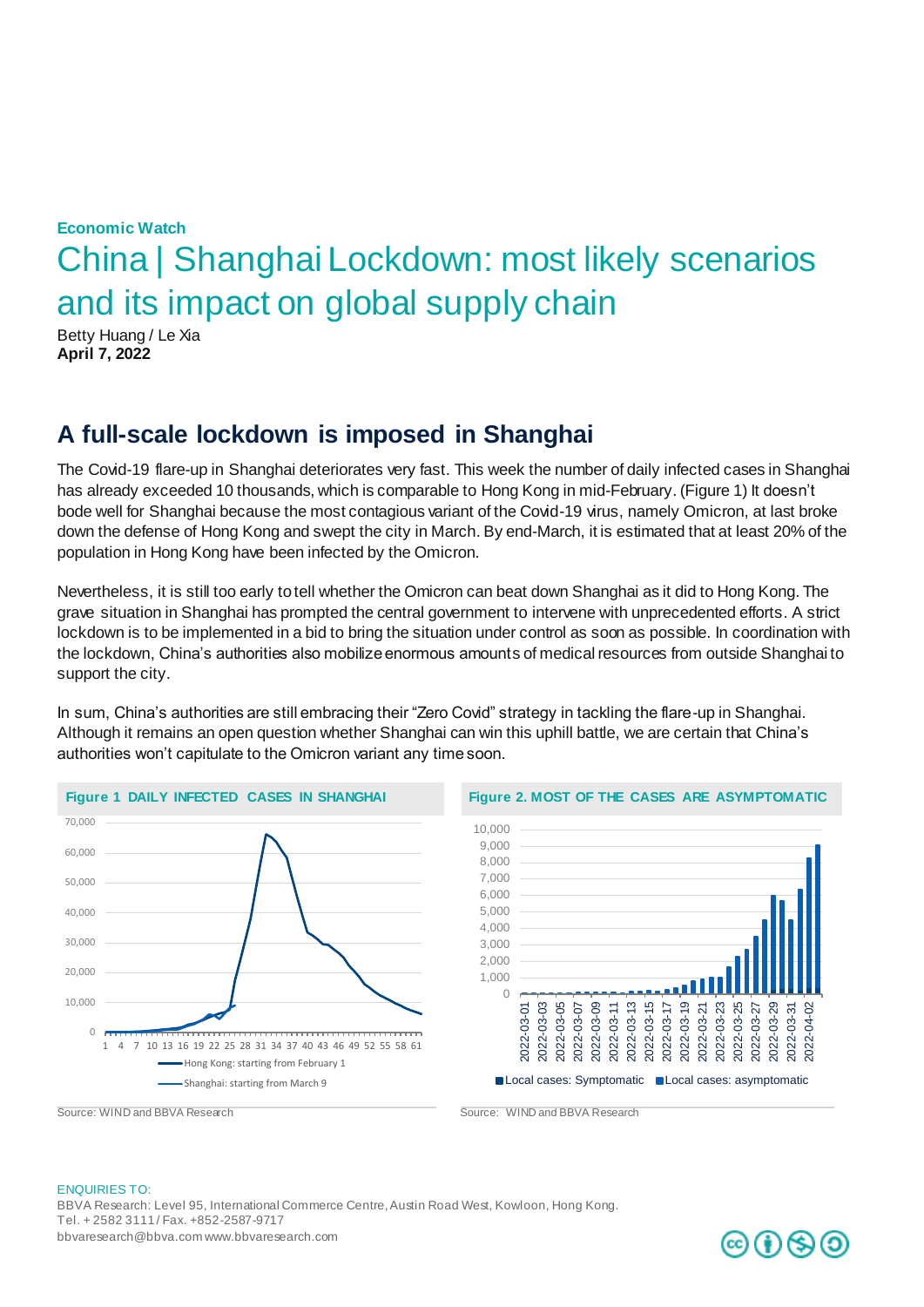## **Will China change its strategy of "Zero Covid"?**

The criticism of China's "Zero Covid" strategy is on the rise even within China. In Shanghai, people find that the carriers of the Omicron variant generally develop mild symptoms. (Figure 2) It seems that the mutation of the virus has substantially reduced its legality. More and more people, including some medical experts, suggest that China should adjust their strategy towards the Omicron and use Shanghai as a test field to find the ways to co-exist with the virus.

Nevertheless, we don't believe that China's authorities will switch to the mode of "co-existence with virus" any time soon. Shanghai has now become a watershed in China's war against the Covid-19, just like Wuhan at the beginning of 2020. If Shanghai repeats the failure of Hong Kong, it is only a matter of time that the rest of China falls under the Covid-19. Moreover, as we discussed in one of our previous notes [\(Will China abandon its zero](https://www.bbvaresearch.com/en/publicaciones/china-will-the-country-abandon-zero-tolerance-on-covid-19/)  [covid policy?](https://www.bbvaresearch.com/en/publicaciones/china-will-the-country-abandon-zero-tolerance-on-covid-19/)), the choice of anti-Covid strategy is to a large extent constrained by China's political agenda. The authorities cannot afford a failure in battling the Covid-19 virus at the moment when China's Communist Party is to hold its once-in-five-years National Congress to complete the leadership change.

Our bottom line is that the lockdown in Shanghai will last at least until June. The authorities will stick to its "Zero Covid" strategy while they might fine-tune some measures to minimize the social and economic costs. With the time going on, the general public and policymakers will gain a deeper understanding of the Omicron variant. At some time point, the authorities might find that the hygienic risk of the Omicron variant, in terms of its death toll and threat to the healthcare system, is too small to justify the costly "Zero Covid" strategy. By that time, the authorities will make the big decision to switch to the mode of "co-existence with virus". But we don't believe it will happen earlier than June.

### **Three most likely scenarios going forward**

We envisage that one of three scenarios are likely to take place after Shanghai's lockdown in April and May. Figure 3 illustrates these three scenarios with our subjective probabilities assigned to them.

In our base scenario, the lockdown will be effective in containing the flare-up in Shanghai. The city is expected to end the lockdown as early as in June. In the aftermath of the lockdown, the authorities will continue to keep vigilant on the Covid-19 virus and implement the "Zero Covid" strategy if new flare-ups emerge in other cities. We assign a probability of 55% to this scenario.

The economic cost is high under this scenario. The governments will become more sensitive to sporadic Covid-19 cases in future and frequently use some costly anti-Covid measures, including the city-wide universal Covid-19 tests, restrictive social distancing and even partial lockdowns, to avert the escalation of flare-ups, which unavoidably lead to disruptions of local productions and consumptions.

The upside scenario corresponds to a possibility that the authorities proactively abandon the "Zero Covid" strategy after realizing the hygienic risks associated with the Omicron variant are very small. Under this scenario, Shanghai will resume normal quickly after the lockdown while the rest of the country will follow Shanghai's step to co-exist with the virus. The economic cost is minimal under this upside scenario but it has a low probability (20%).

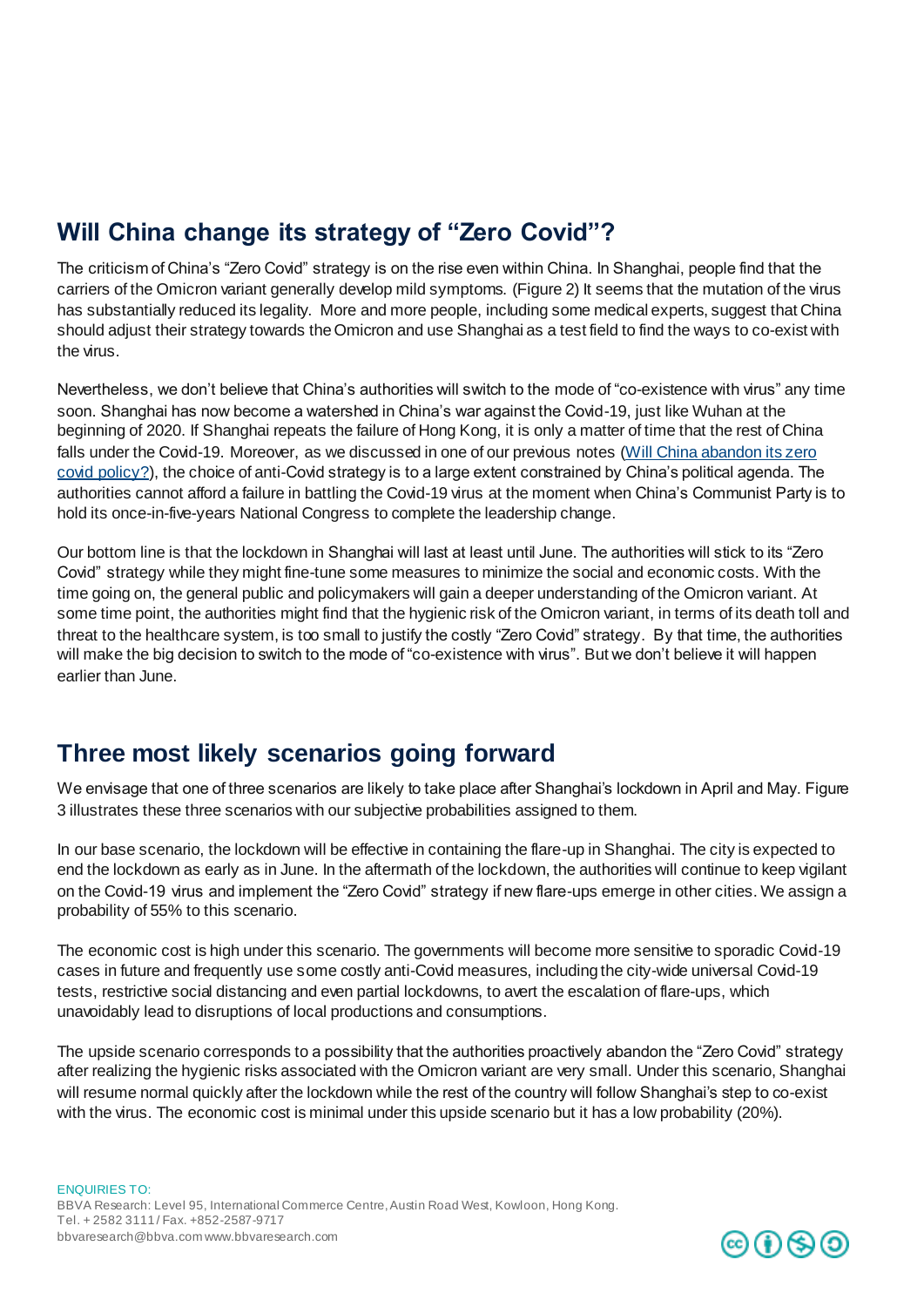Under the downside scenario, the two-month lockdown in Shanghai during April-May fails to contain the flare-up. As a result, the authorities have to prolong the lockdown in Shanghai for a longer time and introduce more lockdowns in other cities throughout the second half of the year. The country's economy will suffer tremendous damages from the disruptions caused by the lockdowns. We assign a probability of 25% to this downside scenario.



Source: BBVA Research

At this moment it's hard to predict the growth outlook under these three scenarios but we can provide some suggestive ideas about them. In our opinion, China can easily achieve their 5.5% growth target this year under the upside scenario. If they can ensure a smooth transition to the mode of "co-existence with virus", the real growth outturn might be even higher than 5.5%. By contrast, if the downside scenario materializes, China is likely to register a significantly negative output gap this year. Indeed, the world economy suffered a -8% output gap in 2020 due to the rampage of the Covid-19 pandemic. Even if China has more policy room to stimulate its economy, it won't be able to neutralize the downside shock brought by the lockdowns. That being said, the "Zero Covid" strategy could lead to zero growth for China this year.

The base scenario will fall between the upside and downside ones. As we described above, the disruptions of production and consumption will persist when the authorities stick to the "Zero Covid" strategy although full-scale lockdowns won't be used frequently. The authorities will stimulate the economy by unveiling more pro-growth policy initiatives. Nevertheless, it is hard to fully offset the downturn caused by Covid-related disruptions. We anticipate that the real growth outturn of this year will be 1-2% lower than the official target of 5.5%.

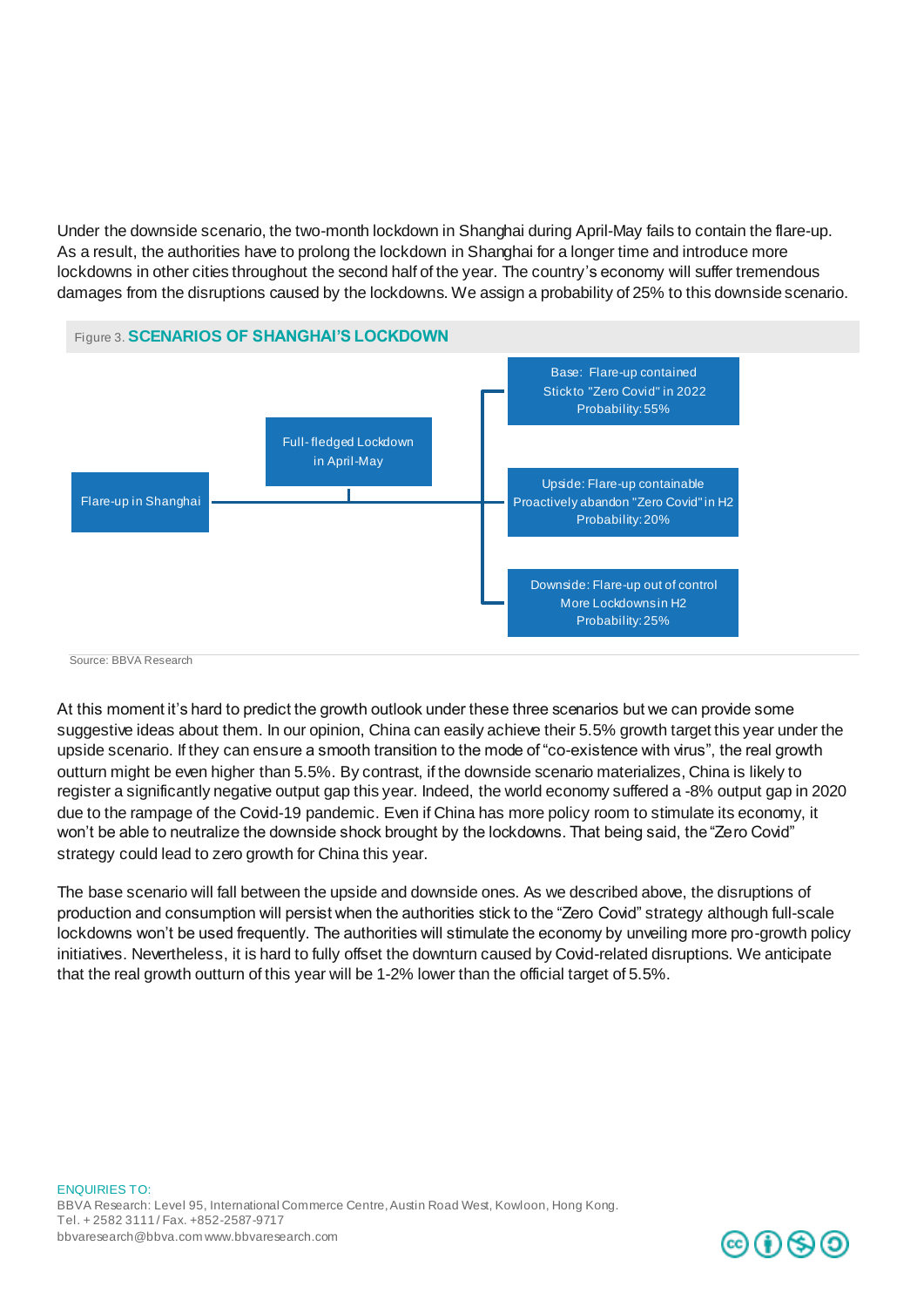## **Shanghai lockdown's impact on the global supply chain?**

We identify three channels through which Shanghai's lockdown is to affect the global supply chain.

Firstly, as the country's most important manufacturing base, a lot of Chinese exports are produced in the region of Shanghai. The lockdown will lead to product disruptions in the region and directly affect exports. We can call it the "production channel". The government and enterprises can make special arrangements to maintain the normal operation of some manufacturers. It is reported that some factories have already asked their employees to live in their factories so as to avert production disruptions. However, not all the firms can afford to do it. For example, the high-profile Tesla factory in Shanghai recently announced a temporary production suspension.

Secondly, Shanghai port functions to transfer China's shipments to the rest of the world. In this sense, a considerable amount of shipments are not produced in Shanghai but in other places in China. As such, the city's lockdown will not only prolong the transportation time from factories to Shanghai port but also hamper the cargo processing at the port. We call this channel the "logistic channel". In theory, the impact of this channel should be broader than the "production channel" given that it will affect Chinese exports produced in other places than Shanghai. It is reported that Shanghai port is still running with the government's special support for the timing being.

Lastly, part of imports through Shanghai are intermediate goods which will be used as inputs to Chinese exports in future. Therefore, the bottleneck problem in Shanghai will also affect the imports and hamper Chinese exporters' production, particularly in the form of processing trade. We can call it "intermediate goods channel". The exporters' inventory of these intermediate goods could provide a certain cushion. However, this problem could become acute if the lockdown lasts longer.



**Figure 4 MARKET SHARE OF SHANGHAI PRODUCED** 





Source: WIND and BBVA Research Source: WIND and BBVA Research

**EXPORTS AND SHIPMENTS** 

#### ENQUIRIES TO: BBVA Research: Level 95, International Commerce Centre, Austin Road West, Kowloon, Hong Kong. Tel. + 2582 3111 / Fax. +852-2587-9717 bbvaresearch@bbva.com www.bbvaresearch.com

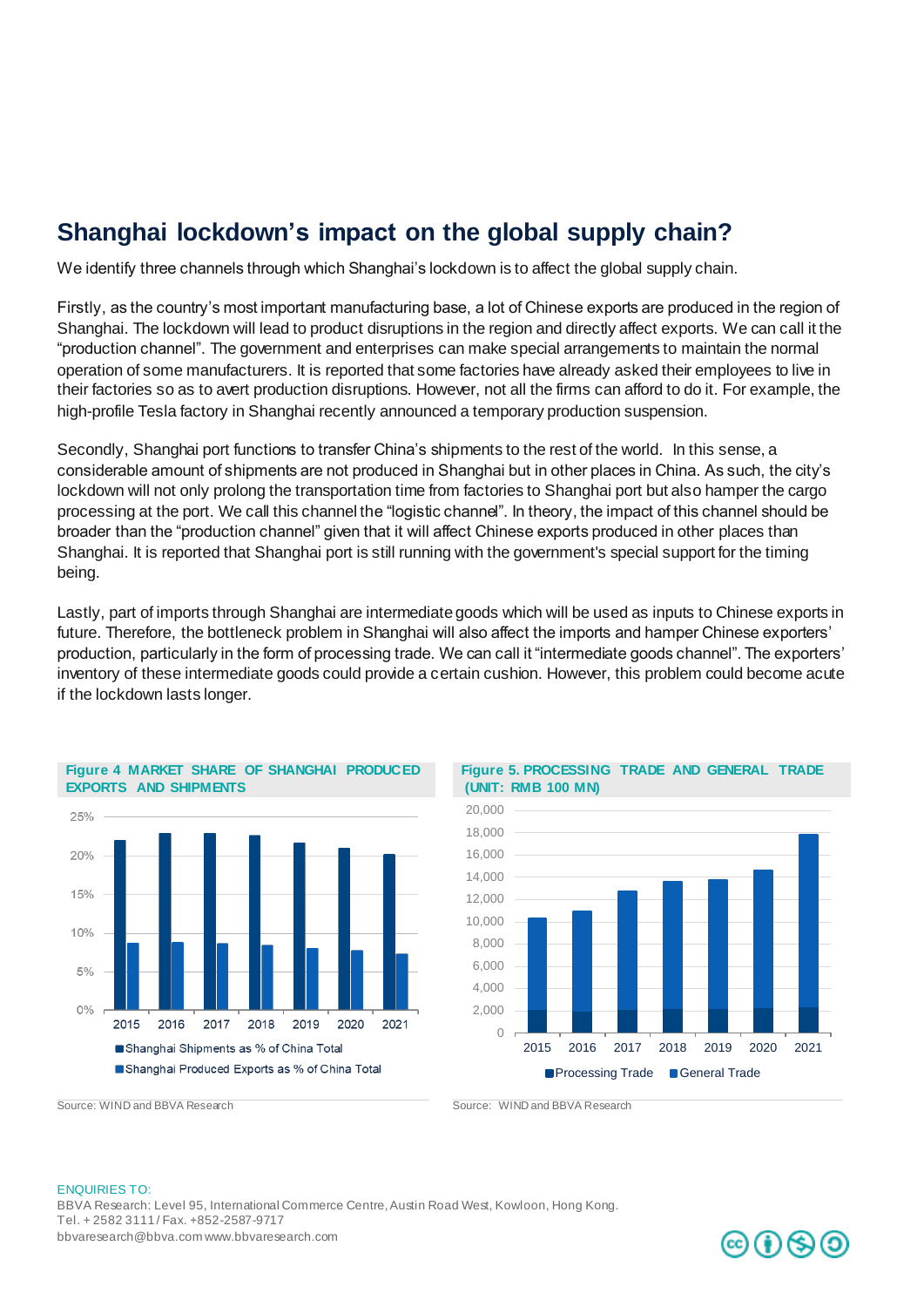We show some basic facts in the figures 4&5. In particular, figure 4 compares the "production" and the "shipment channel". The exports produced in Shanghai account for 7.2% of China's total exports in 2021 while Shanghai port transferred around 20% of China's total exports to the rest of the world. Therefore, if Shanghai port cannot function normally due to the Covid-19 crisis, the impact will be substantial. Figure 5 shows that the share of processing trade has been trending down over the past several years. This is good news for the "intermediate goods channel". However, some capital goods imports are included in general trade. Therefore, this "intermediate goods channel" can still be relevant. It will become acute with the prolonged lockdown as the producers can run out of their input inventory.

A batch of high-frequency indicators allow us to monitor Shanghai's situation in a timely way. The congestion delay index has declined to the level during the Chinese New Year (CNY) holidays at the beginning of February, indicating that the lockdown measures have substantially reduced people's mobility. (Figure 6) At the same time, the vehicle freight flow index plummeted recently. (Figure 7) It doesn't bode well for the global supply chain because a lion's share of Chinese exports produced outside Shanghai need to be transported to the city's port for shipments. Lower levels of vehicle freight flow means less exports to other countries.

Fortunately, Shanghai port seems to function normally as the authorities claim. The price change of containers in Shanghai shows a similar trend with the national one. (Figure 8) Moreover, the number of waiting vessels outside Shanghai port still remains at a normal level, albeit rising from its February's low. (Figure 9) However, it is uncertain how long the normal operation of Shanghai port can last. If Shanghai port stops functioning, it's difficult for other nearby ports to fill in the void given its gigantic capacity. By then the global supply chain will directly feel the pain of Shanghai's lockdown.







#### ENQUIRIES TO:

BBVA Research: Level 95, International Commerce Centre, Austin Road West, Kowloon, Hong Kong. Tel. + 2582 3111 / Fax. +852-2587-9717 bbvaresearch@bbva.com www.bbvaresearch.com

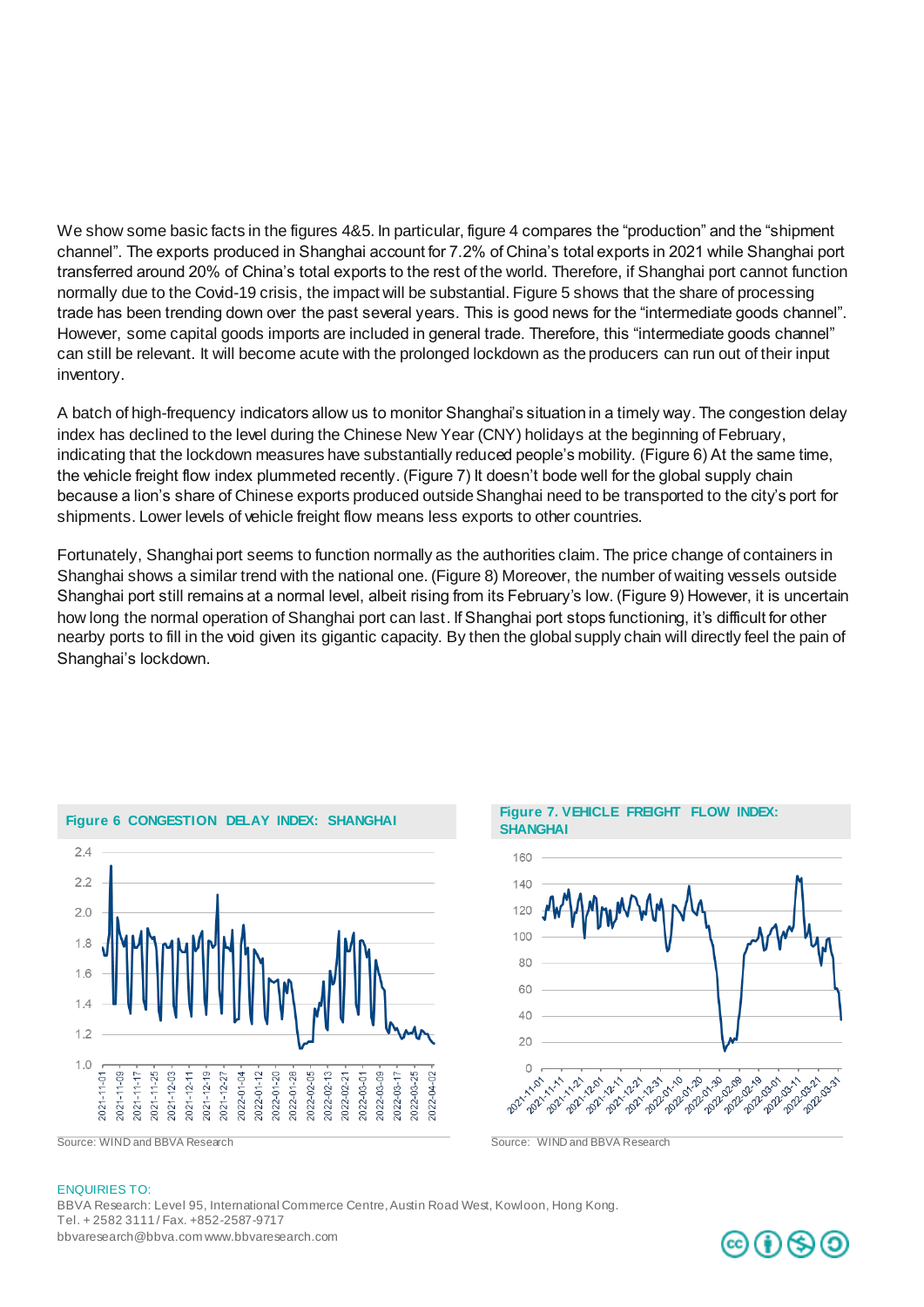

### **Figure 8 CONTAINER PRICE INDEX BETWEEN SHANGHAI AND CHINA**

#### **Figure 9. NUMBER OF VESSELS WAITING OUTSIDE SHANGHAI PORT**



Source: WIND and BBVA Research Source: WIND and BBVA Research